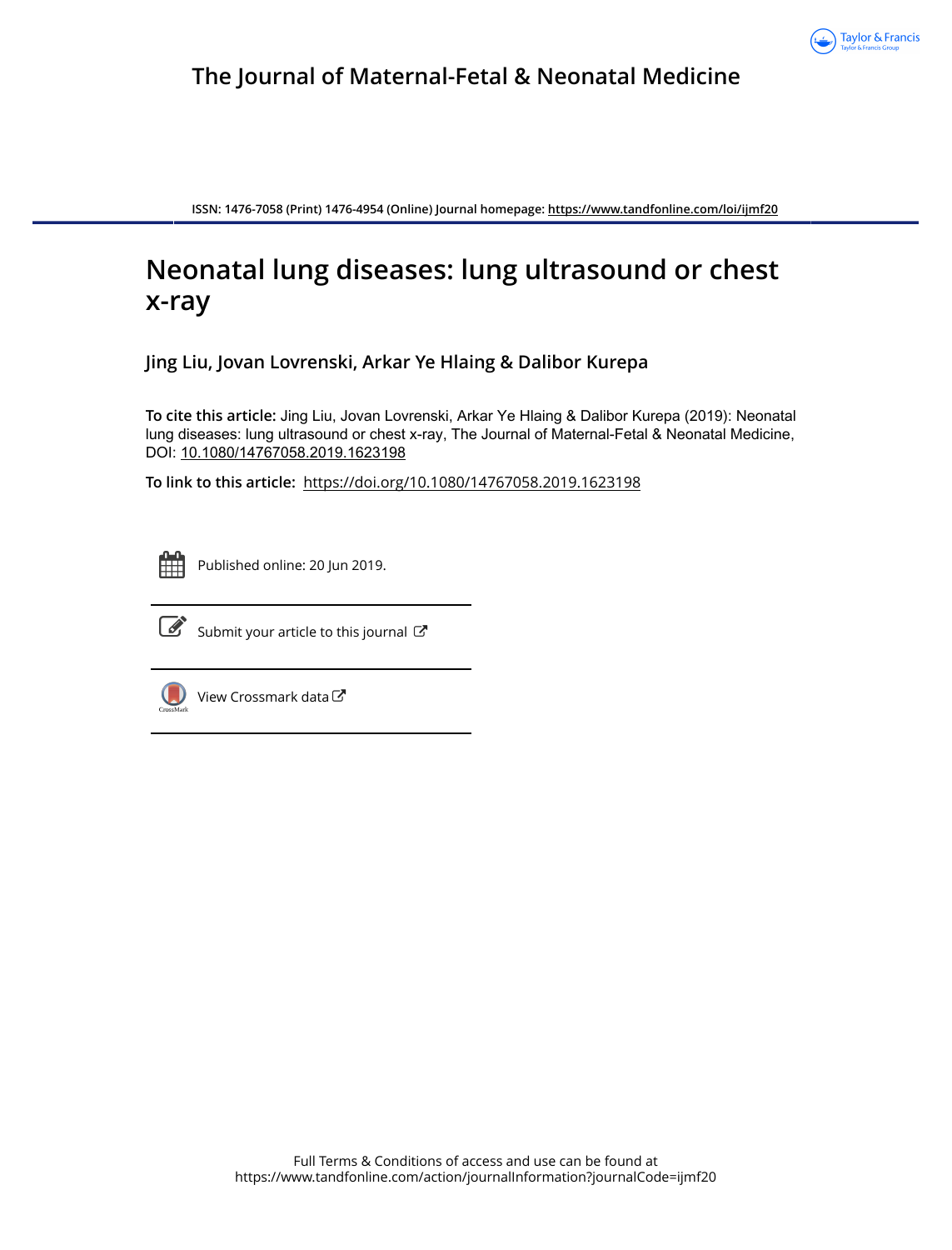#### <span id="page-1-0"></span>**COMMENTS**



Jing Liu<sup>a</sup>, Jovan Lovrenski<sup>b</sup>, Arkar Ye Hlaing<sup>c</sup> and Dalibor Kurepa<sup>c</sup>

<sup>a</sup>Department of Neonatology and NICU, Beijing Chaoyang District Maternal and Child Healthcare Hospital, Beijing, China; <sup>b</sup>Radiology Department, Faculty of Medicine, Institute for Children and Adolescents Health Care of Vojvodina, University of Novi Sad, Novi Sad, Serbia; 'Division of Neonatal-Perinatal Medicine, Cohen Children's Medical Center, New York, NY, USA

#### ABSTRACT

Chest X-ray (CXR) examination is a well-recognized imaging modality in the diagnosis of neonatal lung diseases. On the other hand, lung ultrasound (LUS) has been an emerging and increasingly studied modality. However, the role of LUS as well as its potential to replace CXRs in the detection of neonatal lung diseases has been debated. We combine the present research progress and our own clinical experience to elaborate on various aspects of the potential routine use of lung ultrasound in neonatal intensive care units. We conclude that both LUS and CXR have a number of advantages and disadvantages. They should serve as complementary diagnostic methods in providing accurate, timely, and reliable information.

ARTICLE HISTORY

Received 19 March 2019 Revised 12 May 2019 Accepted 21 May 2019

**KEYWORDS** 

Chest X-ray (CXR); lung diseases; lung ultrasound (LUS); newborn

# Introduction

Thirty years ago, lung ultrasound (LUS) was not even considered as a potential diagnostic modality in detecting lung diseases. However, our understanding of LUS has changed throughout the last decade. Nowadays, both clinicians and radiologists accept and recognize the value of using LUS in the diagnosis of neonatal lung diseases (NLDs). Many clinicians are increasingly interested in learning and mastering this technology [\[1](#page-5-0)–4]. Nevertheless, they are skeptical about LUS becoming a diagnostic modality of choice and its potential for replacing chest X-ray (CXR). By reviewing the research progress on the topic in conjunction with our clinical experiences, we attempt to share our insights and provide important answers.

# Lung ultrasound in diagnosing neonatal lung diseases

LUS research in neonatology has been well acknowledged. A variety of NLD commonly evaluated by CXR can now be equally, if not better, assessed by LUS. NLDs, such as respiratory distress syndrome (RDS) [5–[7\]](#page-6-0), transient tachypnea of the newborn (TTN) [8–[10\]](#page-6-0), meconium aspiration syndrome (MAS) [\[11,12\]](#page-6-0), pneumonia [\[13,14\]](#page-6-0), pulmonary hemorrhage [[15\]](#page-6-0), pneumothorax [\[16,17\]](#page-6-0), atelectasis [\[18](#page-6-0)] and pleural effusion [\[7,8](#page-6-0)], have their own characteristic LUS imaging features. In general, ultrasound has been accepted as an important tool in the diagnosis of NLDs [[19,20](#page-6-0)].

# Sensitivity and specificity of lung ultrasound in the diagnosis of neonatal lung diseases

# Lung ultrasound in diagnosis of lung atelectasis

LUS can identify 100% of atelectasis whereas CXR detects only  $\sim$ 75% [[18](#page-6-0)]. Lung atelectasis visualized by ultrasound but not by CXR and confirmed by chest CT is referred to as "occult atelectasis" [\[18](#page-6-0)]. Conversely, in clinical practice, there are neonates falsely diagnosed with lung atelectasis by CXR, termed 'pseudoatelectasis'.

#### Case 1

A 5-day-old 38 weeks gestational age (GA) male was hospitalized due to 'infectious jaundice'. On CXR examination, 'the suspicion of right upper lung atelectasis' was reported [\(Figure 1\(A\)](#page-2-0)). LUS showed a normal left lung. Examination of the right lung showed B lines and subpleural focal consolidations involving less than one intercostal space. No atelectasis was observed ([Figure 1\(B\)](#page-2-0)). Further examination by moving the probe across the chest confirmed that the 'right upper



Check for updates

CONTACT Jing Liu **S** liujingbj@live.cn **Department of Neonatology and NICU**, Beijing Chaoyang District Maternal and Child Healthcare Hospital, Beijing, China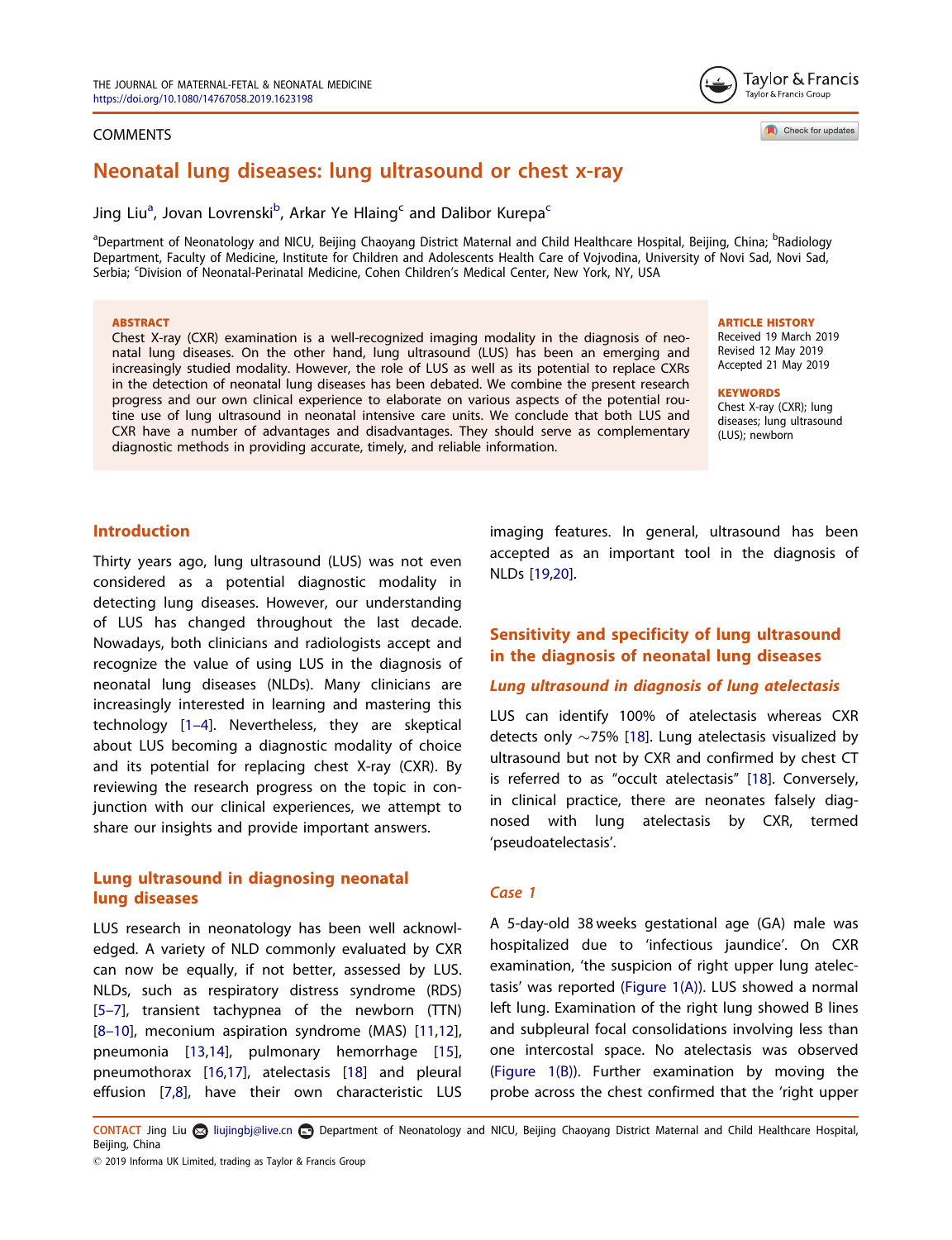<span id="page-2-0"></span>

Figure 1. A male infant with a gestational age of  $38 + 1$  weeks was hospitalized due to "pathological jaundice". CXR was performed to exclude lung infection and "the suspicion of right upper lung atelectasis" was reported (A). LUS: the probe was placed on the back to perform the scan, which revealed that the left lung had a small subpleural consolidation that was localized to less than one intercostal space, while the right lung was completely normal (B). The probe was placed on the front of the chest to perform the scan and a homogeneous parenchymal viscus with an intact capsule and a medium to low echo was visible above the heart in the right thoracic cavity. No similar echogenic mass was detected in the left thoracic cavity and the left lung echo was normal suggesting that the thymus had been detected on CXR (C).

lung atelectasis' on the original CXR was actually thymic tissue (Figure 1(C)).

# Lung ultrasound in the diagnosis of pneumothorax

The use of LUS in diagnosing pneumothorax is very sensitive and specific. Both a prospective controlled study and a meta-analysis have shown that LUS is advantageous over CXR for the detection of pneumothorax [[21,22](#page-6-0)]. Recently, in a study performed on dogs, Hwang et al. [[23](#page-6-0)] compared LUS to computerized tomography (CT) in detection of pneumothorax. The study found that the sensitivity of LUS in detection of pneumothorax was 100%.

# Case 2

A 2-day-old 41-week GA male was hospitalized due to hypoglycemia. Physical examination revealed that the patient's respiratory rate was increased with some subcostal retractions. His white blood cells count was  $22 \times 10^9$ /L, neutrophils 69%, platelets 87 $\times$ 10<sup>9</sup>/L, C-reactive protein 31 mg/L and procalcitonin 1.94 ng/ mL. CXR showed that the lung markings were increased and blurred bilaterally. 'Pointed and flaky' opacities were visible within the entire right and the upper left lung. The appearance on the CXR was suggestive of pneumonia [\(Figure 2\(A\)](#page-3-0)). LUS (M-mode) showed a 'granular sign' in the left lung and 'lung point' in the right lung ([Figure 2\(B\)\)](#page-3-0). 'Lung point' is very specific in LUS diagnosis of pneumothorax. The patient had 35 ml of air removed upon successful thoracocentesis. The patient was confirmed to have a right pneumothorax and 35 ml of gas was evacuated by thoracocentesis.

# Lung ultrasound in diagnosis of pneumonia

A systematic review and meta-analysis regarding the use of LUS in diagnosing adult pneumonia revealed that both sensitivity and specificity were very high, 94 and 96%, respectively [\[24](#page-6-0)]. Also, a randomized controlled trial that studied the use of LUS in diagnosing neonatal and childhood pneumonia showed both the sensitivity and specificity of LUS to be superior to CXRs. It was suggested that LUS might replace CXR when diagnosing pneumonia in children and neonates [[25\]](#page-6-0). Our long-term clinical practice demonstrated similar experience ([Figure 3\)](#page-3-0).

# Lung ultrasound in the diagnosis of RDS and TTN

RDS and TTN are common causes of dyspnea in newborn infants. They may have similar clinical manifestations making it difficult to distinguish them clinically. In clinical practice, TTN is frequently treated as RDS with a misdiagnosis rate based on CXR alone as high as 62–77% with a potential for the subsequent increase in adverse outcomes [[26,27](#page-6-0)]. Conversely, LUS has been found to clearly differentiate RDS from TTN. TTN mainly manifests as varying degrees of lung edema while RDS mainly manifests as varying degrees of lung consolidations [[10,28,29\]](#page-6-0), thus avoiding misdiagnosis and mistreatment.

# Case 3

A 20-min-old newborn 34-week GA male presented with dyspnea that started 20 min after the birth. The patient quickly developed grunting with a respiratory rate >120 breaths/minute. The CXR showed significantly decreased aeration of most of the lung fields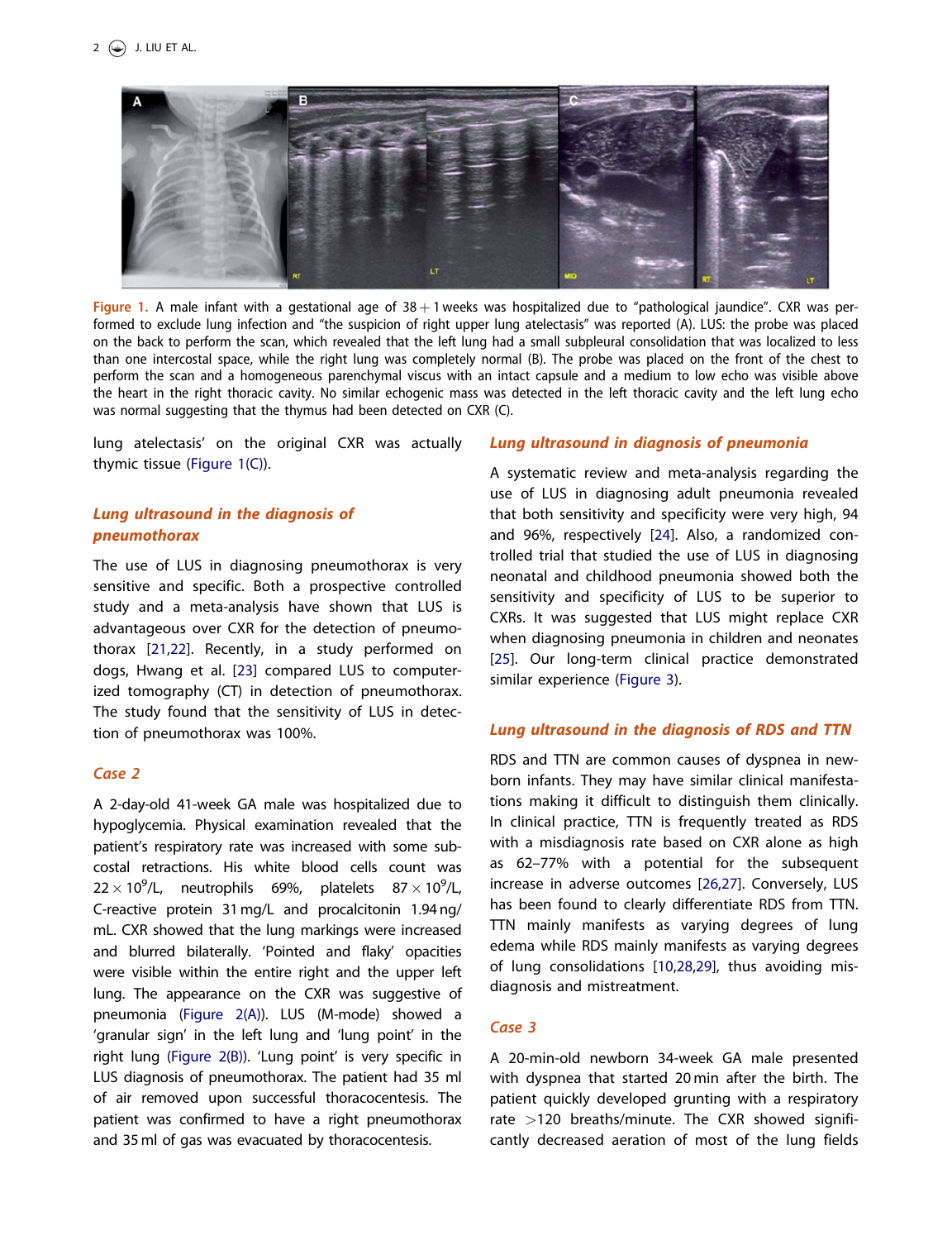<span id="page-3-0"></span>

Figure 2. CXR showed lung markings were increased and blurred, "pointed and flaky" shadows were visible and no clear pneumothorax signs were detected (A). LUS (M-mode): the left lung showed a "granular sign" and the right lung showed a typical "lung point" sign confirming the presence of a right pneumothorax (B).



Figure 3. LUS is superior to chest x-ray in diagnosing pneumonia. A 13-day baby was admitted to the hospital because of cough and fever with moist rale in bilateral lungs on auscultation. Blood tests showed an increased white blood cell counts and C-reactive protein. No abnormality findings on chest X-ray examination (A), while the LUS (B) showed that significant subpleural focal lung consolidation in both lungs. In addition, a small amount of pleural effusion was seen in the left thoracic cavity, which was consistent with the LUS imaging characteristics of pneumonia.



Figure 4. CXR changes (A). LUS at 5 h after birth showed double pulmonary edema, no consolidation, and bronchial aeration signs. The patient was diagnosed with TTN (B).

and the heart contour was blurred giving the impression of a 'white-out lung' (Figure 4(A)). Arterial blood gas analysis revealed a  $PaCO<sub>2</sub>$  of 65.3 mmHg and a PaO<sub>2</sub> of 52 mmHg. Based on the CXR and blood gas findings the infant was diagnosed with RDS. However, LUS showed isolated pulmonary edema at 30 min, 5 h, and 9h after birth that completely normalized by 24h of life without any consolidation (Figure 4(B)). LUS findings and further clinical development were consistent with TTN. Noninvasive respiratory support was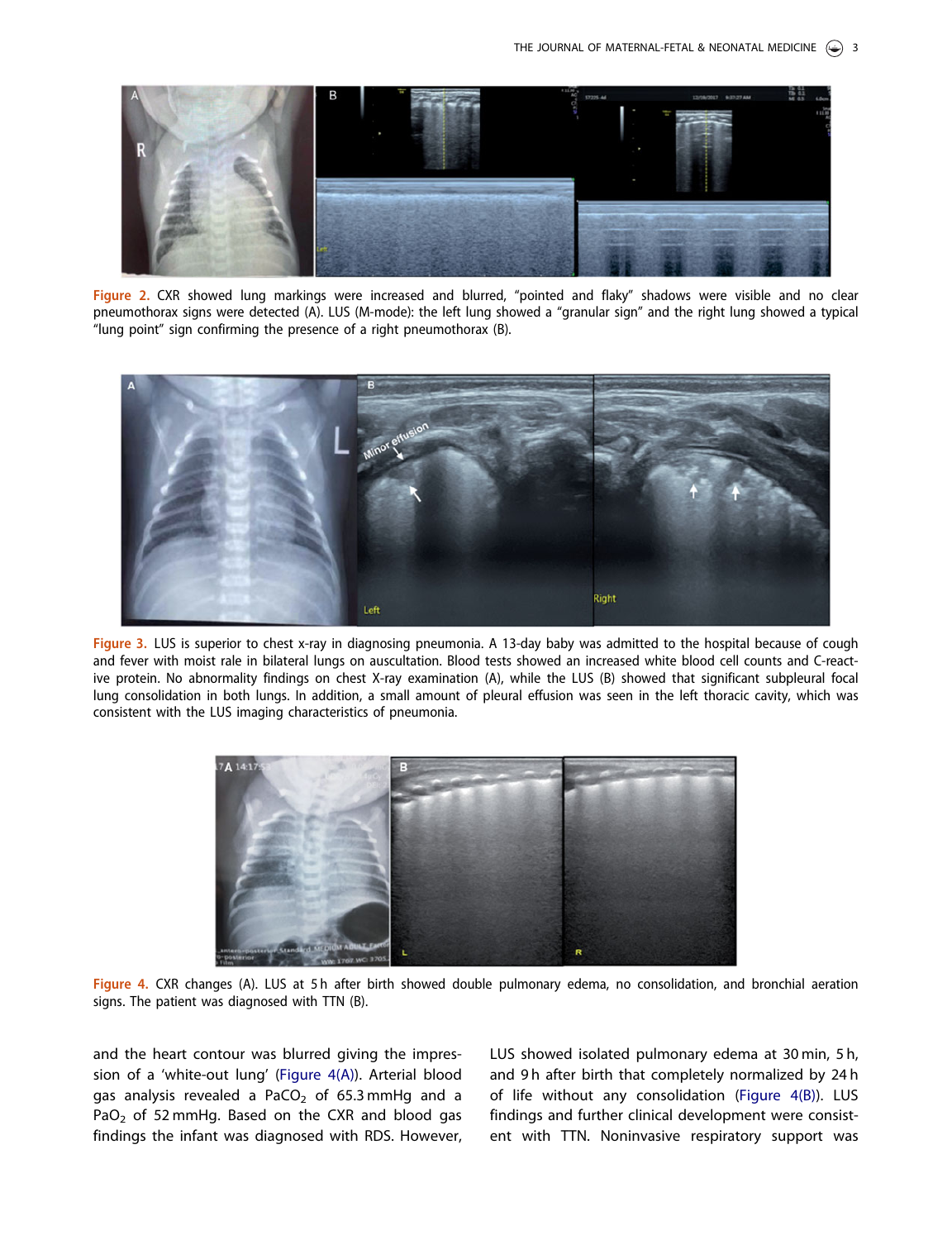<span id="page-4-0"></span>

Figure 5. The patient was clinically diagnosed with BPD, but the ultrasound finding revealed pneumonia.

given for 17 h and the patient recovered after 3 days. Had the LUS examination not been performed, the patient would have been subjected to invasive ventilation and surfactant administration.

# Lung ultrasound in diagnosing of BPD comorbidities

Long-term oxygen dependence is a common problem in preterm infants. The need for oxygen support for more than 28 days defines bronchopulmonary dysplasia (BPD) [\[30](#page-6-0)]. Recently, LUS exams were conducted in a group of 50 babies diagnosed with BPD. Interestingly, 9 of the cases were found to have atelectasis, 4 of the cases had pneumonia, 2 of the cases had severe pulmonary edema, and 3 of the cases of pulmonary edema with focal lung consolidation were found [\[31\]](#page-6-0). After these disorders were treated, the dependence on oxygen either completely disappeared or the degree of oxygen dependence was significantly reduced. This study was during the era that LUS was not widely accepted. The new term 'iatrogenic BPD' was suggested to raise awareness in potentially misdiagnosing BPD with the use of CXR only. These patients underwent long-term oxygen therapy that could have been avoided. It is caused by insufficient understanding or improper clinical treatment of the main disease. That being said, LUS for only help clarify and identify the causes of oxygen dependence, but also helps guide treatment, improve the prognosis of patients, and avoid misdiagnosis of BPD (Figure 5).

## Case 4

A newborn male with a GA of 29 weeks was transferred to the NICU under positive pressure ventilation required for RDS. The infant was still oxygen dependent at 2 months of age with a clinical diagnosis of BPD. LUS showed consolidations with irregular edges accompanied by air bronchograms within both lungs and the disappearance (left lung) or blurred (right lung) pleural line, consistent with imaging features of pneumonia. Appropriate antibiotic therapy was initiated and resulted in the resolution of oxygen dependence.

# LUS has changed the traditional understanding of lung disease

Using RDS as an example: (1) Usually, RDS manifests with expiratory grunting, "white-out lungs" changes on CXR together with severe hypoxemia and hypercapnia. However, the development of LUS showed that this clinical picture is not completely specific. Some premature infants may actually have TTN rather than RDS. (2) The description of the typical manifestation of RDS on CXR is "homogeneously reduced aeration of the lungs" emphasizing uniformity of the changes on both sides of the lungs. However, it is rarely mentioned that pleural effusion can be present with RDS. These changes may not be visible on CXR. Therefore, LUS exam findings in infants with RDS show not only that the nature and degree of lesions in the bilateral lungs can be inconsistent, but the degree and nature of lesions in different lung fields of the ipsilateral lung can also be diverse with occasional unilateral or bilateral pleural effusions present [[7,28](#page-6-0)].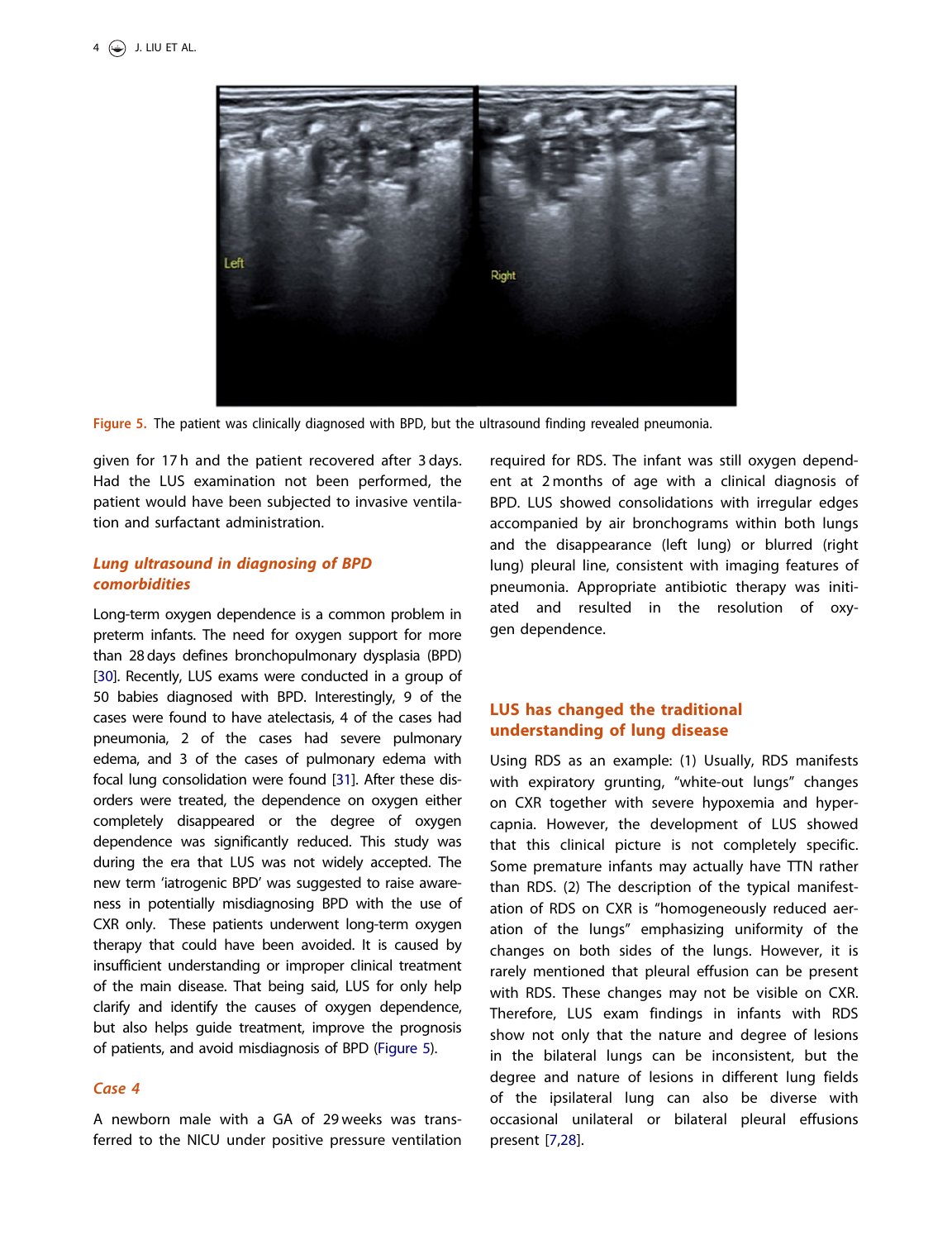# <span id="page-5-0"></span>Lung ultrasound has changed the traditional management concept of lung disease

LUS monitoring has many advantages in guiding the treatment of many NLD [[32\]](#page-6-0). As an example: (1) LUS significantly reduces the rate of ventilator use in hospitalized patients. Many patients with severe meconium aspiration or severe pneumonia who require mechanical ventilation no longer need to receive prolonged support after bronchoalveolar lavage is performed under careful LUS guidance. Our clinical application showed a decrease in invasive respiratory support by more than 40% [\[33](#page-6-0)]. (2) LUS monitoring has significantly shortened the time spent on mechanical ventilation in neonates with RDS. In practice, weaning under ultrasound guidance significantly reduced ventilatory time where 60% of patients are being weaned within 24 h, 80% within 48 h and 90% within 72 h [\[33\]](#page-6-0). (3) LUS further helps to reduce the usage rate of expensive medicaments such as exogenous pulmonary surfactant [\[33](#page-6-0)]. In these cases, the complications that may be caused by the surfactant administration can be avoided. Finally, LUS may shorten the duration of the hospital stay. Otherwise you would need to have a reference for this statement.

# LUS application in our clinical practice

The risks associated with CXR exposure are wellknown [\[34\]](#page-6-0). The effects of radiation may be more harmful in newborns, especially preterm infants. Therefore, the use of ultrasound to diagnose lung diseases appears to be the best current solution [[35\]](#page-6-0). From March 2017, LUS has been routinely performed in the Department of Neonatology and NICU, Beijing Chaoyang District Maternal and Child Healthcare Hospital, largely replacing CXR for the diagnosis and differential diagnosis of NLDs.

#### CXR disadvantages in the diagnosis of NLDs

The position of the infant and the direction of the radiation beam may hinder the detection of the pathological focus within some lung areas, such as posterior, parasternal or paravertebral lung segments. Spontaneous breathing or mechanical ventilation may result in CXR images during expiration or poor resolution due to respiratory movements. Conversely, LUS with its dynamic imaging is not affected by respiratory movements where even the smallest sections of the lungs are readily available to the ultrasound probes.

# Limitations of LUS

LUS has certain limitations. Proper training is required before it is implemented. Subscapular regions and subcutaneous emphysema can limit detection of pulmonary pathological changes. Diagnosis of hyperinflation, pneumomediastinum, and BPD still exhibit uncertainties. It is important that LUS findings are carefully correlated with the clinical picture, physical exam, and laboratory findings. One should be trained rigorously for a certain time before being competent in using ultrasound to diagnose lung diseases. Several guidelines provided should help with shortening the learning time [[36,37](#page-6-0)].

## **Conclusions**

The literature shows that LUS plays a very important role in contemporary neonatal care and research. Both CXR and LUS as diagnostic modalities have their advantages and disadvantages. Clinicians are encouraged to be familiar with the benefits of each procedure with a goal of advancing neonatal research and improving patient outcomes. However, for clinicians with sufficient experience, well understanding and mastery of LUS, use of ultrasound instead of CRX as the preferred method for NLDs is not only necessary but also feasible [\[38](#page-6-0)], or at least, to reduce the neonatal radiation exposure significantly is beyond doubt [[39\]](#page-6-0).

# Disclosure statement

No potential conflict of interest was reported by the authors.

## Funding

This work was supported by the Social Development Projects, Beijing Chaoyang District Bureau of Science, Technology and Information (CYSF1922).

## **References**

- [\[1\]](#page-1-0) Kurepa D, Zaghloul N, Watkins L, et al. Neonatal lung ultrasound exam guidelines. J Perinatol. 2018;38: 11–22.
- [2] Woods PL. Utility of lung ultrasound scanning in neonatology. Arch Dis Child. 2018; pii. Available from: <http://dx.doi.org/10.1136/archdischild-2017-314538>
- [3] Raimondi F, Yousef N, Migliaro F, et al. Point-of-care lung ultrasound in neonatology: classification into descriptive and functional applications. Pediatr Res. 2018. DOI:[10.1038/s41390-018-0114-9](https://doi.org/10.1038/s41390-018-0114-9)
- [4] Hiles M, Culpan AM, Watts C, et al. Neonatal respiratory distress syndrome: chest x-ray or lung ultrasound? A systematic review. Ultrasound. 2017;25: 80–91.